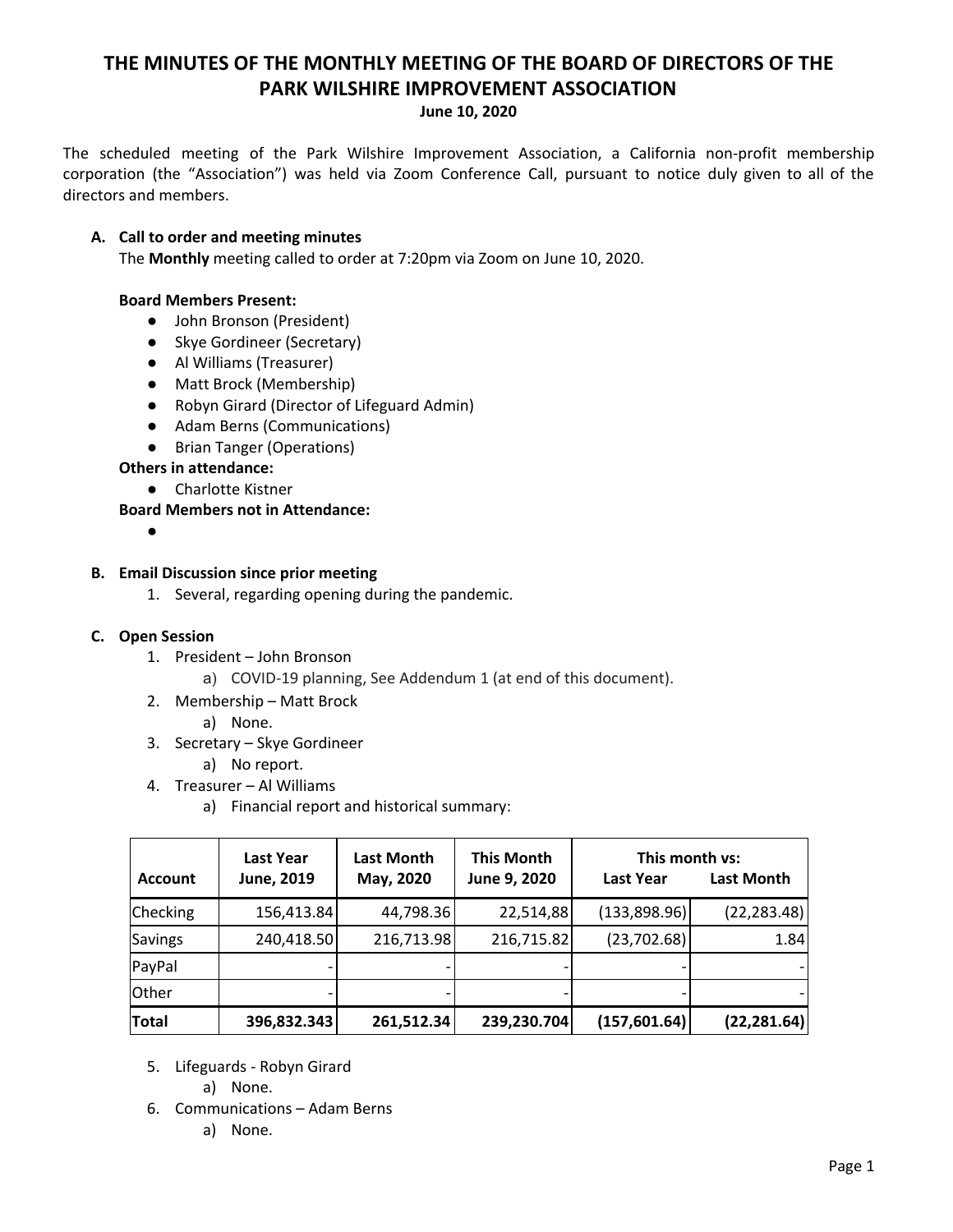## 7. Operations – Brian Tanger

a) None.

Tabled: Membership Certificates. Delinquent members.

## **D. Closed Session**

1. None.

We adjourned the meeting at 8:55pm. Next meeting July 14th at 7:15.

Respectfully Submitted, Skye Gordineer, Secretary

## **Addendum 1: PWIA Opening Day To Do List**

## **Yellow = what we discussed and finalized**

**Green = completed**

**Facility Opening Logistics:**

Service bathrooms for opening (complete by 6/4/2020)

Scuba Pool Repair completed repairs and painting 6/2/2020

Refill pool started 6/2/2020, complete Wednesday PM 6/3/2020

Genie to begin working on water chemistry Thursday 6/4/2020 (JB to call Genie tomorrow re status)

Genie to restart pumps and maybe pool heaters. Starting to heat pool, TBD, pending member registration.

Mike Stoner tool removal and deck repairs (tools removed/secured 6/3/2020, completion of mastic around baby pool TBD).

Baby pool grouting is complete, ready for use.

Sand off splinter spots from new posts

Picnic tables need to be made off limits.

Refrigerator to be cleaned out.

Remove toy bin.

Eventually increase garbage capacity to two cans (currently one), wait and see on this one. Should be low volume of trash…..???

Signs at pool: Lifeguards? Reservations info. Capacity limits.

We will target a clean up day as June 13th, 10-12. Brian is organizing. Board to be present if possible. Email will NOT be sent to members.

## **Finances:**

Cost of swim dues \$200 Residents, \$300 Non-Residents. No refunds if restrictions put back on? Most likely no, but a revised decision will be made if/when the pool closes. Dues will not increase if we can fully open. Motion to change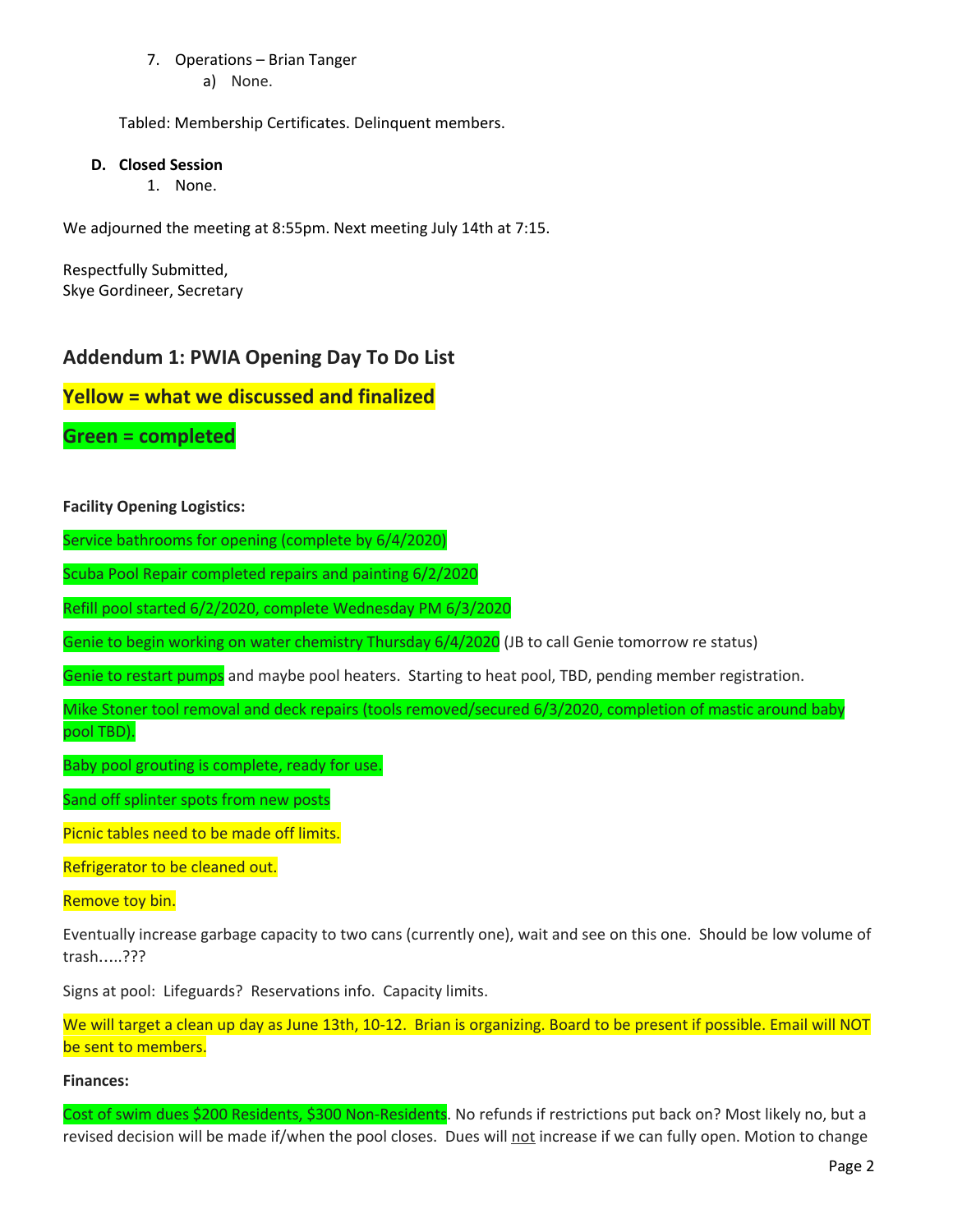price to \$200 residents, \$300 non-residents. Seconded. Cleared. Motion to change price to \$150 residents, \$250 non-residents. Seconded. Yay - x1x1x1, Nay - x1x1x1x1 nay. Motion does not pass.

Operating expenses and economics of operation. Most likely we lose money on this plan for operations. A large risk is a very low number of members actually signing up.

Resolution to use Reserves for Operating expenses if necessary.

### **Swim Membership**

Process for implementing swim memberships?

Pool social distancing policies must be communicated and enforced.

Scheduling of member pool reservations.

Cost of membership: \$200 for residents, \$300 for non-residents.

Members have the choice to join this year. This will have no bearing on their membership eligibility for the 2021 season.

Nanny's and grandparents will be allowed.

### **Communications to Members**

A clear, complete and concise summary of pool operating rules and the signup process needs to be sent as soon as the dust settles around all this.

#### **Pool Operations**

Pool opening date: Tentatively Wednesday, June 17th.

The social distancing protocols need to be laminated and posted at the pool. John to coordinate this. A copy of our policies will be at the front gate for reference by staff member or questioning families.

Pool can have 13 swimmers in the water at once. This is based on county restrictions and the size of our pool.

No lounging on the pool deck on PWIA chairs or picnic tables, non-swimmers are supervising swimmers. Non-swimmers can bring a portable lounge chair, which they will remove when their time is ended. Wagons and strollers are permitted.

Hours of pool operation. 9:00am to 9:00pm.

Member reservation system needs to be developed. 1:15 hour time slots includes, 1:00hour in the pool time, 15 minutes of sanitizing. The gate monitor to have a list to check family name as they enter.

9-9:30, 9:30-10:45, 10:45-12:00, 12:00-1:15, 1:15-2:30, 2:30-3:45, 3:45-5:00, 5:00-6:15, 6:15-7:30, 7:30-8:45 (9 slots, plus 1 early morning 30 minute lap swim)

Bathrooms will need to be sanitized during the 15 minute session change over.

Staff Responsibilities: Gate Guard/Social Distancing Enforcer/Bathroom Sanitizer. Two staff members to be used. One staff member at the gate at all times, the other staff member to roam the deck to enforce social distancing. We will trial this for the first week with the potential of reducing this role to 1 person.